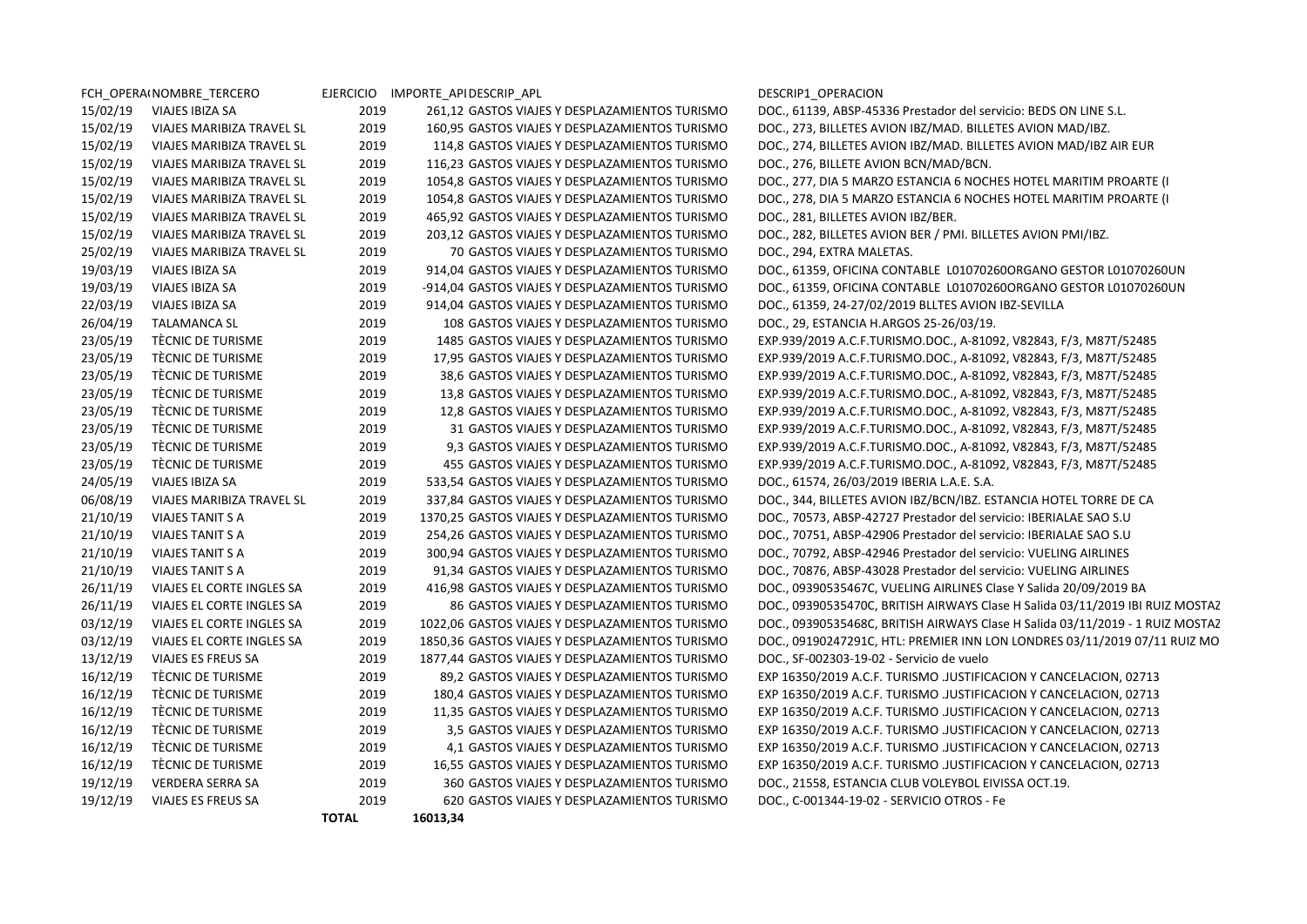TOTAL**1545,11**

FCH\_OPERACI NOMBRE\_TERCERO FOR ELERCICIO IMPORTE\_APLDESCRIP\_APL DESCRIP1\_OPERACION DESCRIP1\_OPERACION DESCRIP1\_OPERACION 03/12/19 TÈCNIC DE TURISME 2019 290,29 DIETAS VIAJES PERSONAL TURISMO EXP.30200/2019 03-07/11/2019 DIETES MANUTENCIÓ I VIATGE - LONDRES - "ASSIST.FIRA TURISME LONDRES WORLD TRAVEL MARKET"

27/02/19 TÈCNIC DE TURISME 2019 18,7 DIETAS VIAJES PERSONAL TURISMO EXP.1760/2019 29/01/2019 DIETES MANUTENCIO I VIATGE - MADRID - AS SIST. MADRID FUSION AMB 4 CUINERS 27/02/19 TÈCNIC DE TURISME 2019 2019 187 DIETAS VIAJES PERSONAL TURISMO EXP.1676/2019 22-27/01/2019 DIETES MANUTENCIÓ I VIATGE - MADRID - ASSIST.FIRA TURISME MADRID FITUR 2019 18/03/19 CORRAL JOVEN MARIA GLORIA 2019 26,67 DIETAS VIAJES PERSONAL TURISMO EXP.3809/2019 25/02/2019 DIETES MANUTENCIO I VIATGE ‐ MADRID ‐ AS SIST.CIUTATS PATRIMONI 18/03/19 AUXILIAR DE TURISME 2019 70,52 DIETAS VIAJES PERSONAL TURISMO EXP.3896/2019 24‐27/02/2019 DIETAS MANUTENCIO I VIATGE ‐ SEVILLA/ MALAGA ‐ ASSIST.WORKSHOP ‐ TURISME 05/04/19 TÈCNIC DE TURISME 2019 386,75 DIETAS VIAJES PERSONAL TURISMO EXP.4679/2019 05-11/MARC/2019 DIETES MANUTENCIO I VIATGE - BERLIN - ASIST.FIRA TURISME ITB BERLIN 05/04/19 AUXILIAR DE TURISME 2019 98,73 DIETAS VIAJES PERSONAL TURISMO EXP.5928/2019 26-29/03/2019 DIETES MANUTENCION I VIATGE - VALENCI A-MURCIA-ALACANT ASSIST.WORKSHOPS DE LEVANTE 2019 03/05/19 CORRAL JOVEN MARIA GLORIA 2019 106,68 DIETAS VIAJES PERSONAL TURISMO EXP.7062/2019 10-12/04/2019 DIETES MANUTENCIÓ I VIATGE - BILBAO - MOSTRA PROD.LOCAL I PRESENTACIO 20 ANYS EIVISSA PATRIMONI MUNDIA 03/05/19 TÈCNIC DE TURISME <sup>2019</sup> 74,8 DIETAS VIAJES PERSONAL TURISMO EXP.7043/2019 <sup>10</sup>‐12/04/2019 DIETES MANUTENCIÓ <sup>I</sup> VIATGE ‐ BILBAO ‐ ASSIST.FIRA 24/05/19 CORRAL JOVEN MARIA GLORIA 2019 15,9 DIETAS VIAJES PERSONAL TURISMO EXP.8236/2019 17‐27/04/19 DIETAS ASIST.ACTES INSTITUCIONALS ‐ PR ESENT.BTT CASA MACA I RECEPCIO EMPRESARIS GANDIA 22/07/19 TÈCNIC DE TURISME <sup>2019</sup> 40,7 DIETAS VIAJES PERSONAL TURISMO EXP.13334/2019 26/06/2019 DIETAS MANUTENCIO <sup>I</sup> VIATGE ‐ MADRID ‐ <sup>A</sup> SSIST.REUNIÓ CIUTATS PATRIMONI 03/12/19 RUIZ MOSTAZO DESSIRE 2019 228,37 DIETAS VIAJES PERSONAL TURISMO EXP.30217/2019 03-06/11/2019 DIETES MANUTENCIÓ I VIATGE - LONDRES - "ASSIST.FIRA TURISME WORLD TRAVEL MARKET"